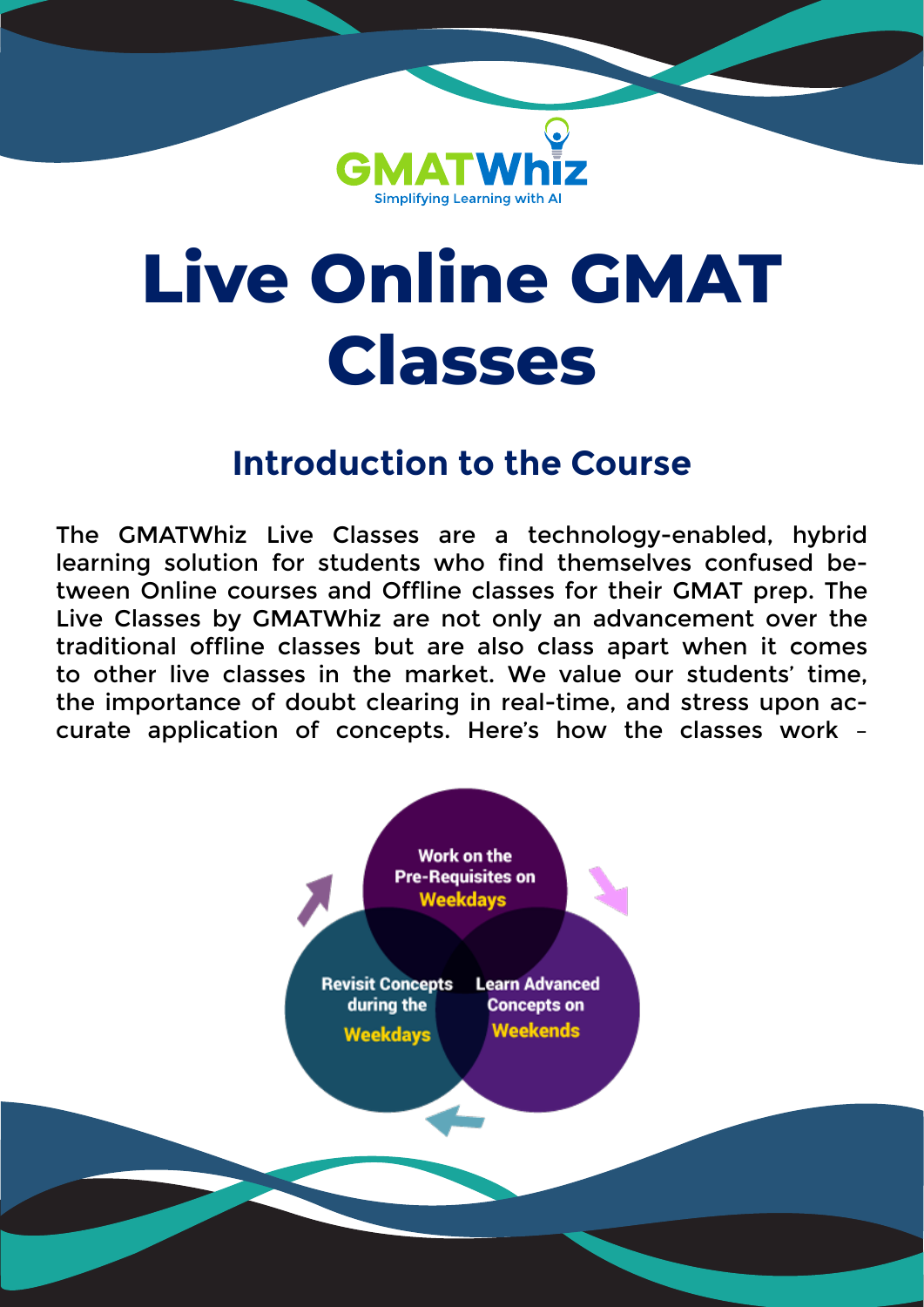### **Details of the Live Online Classes**

Here are some of the exclusive features of Live Online Classes by GMATWhiz -

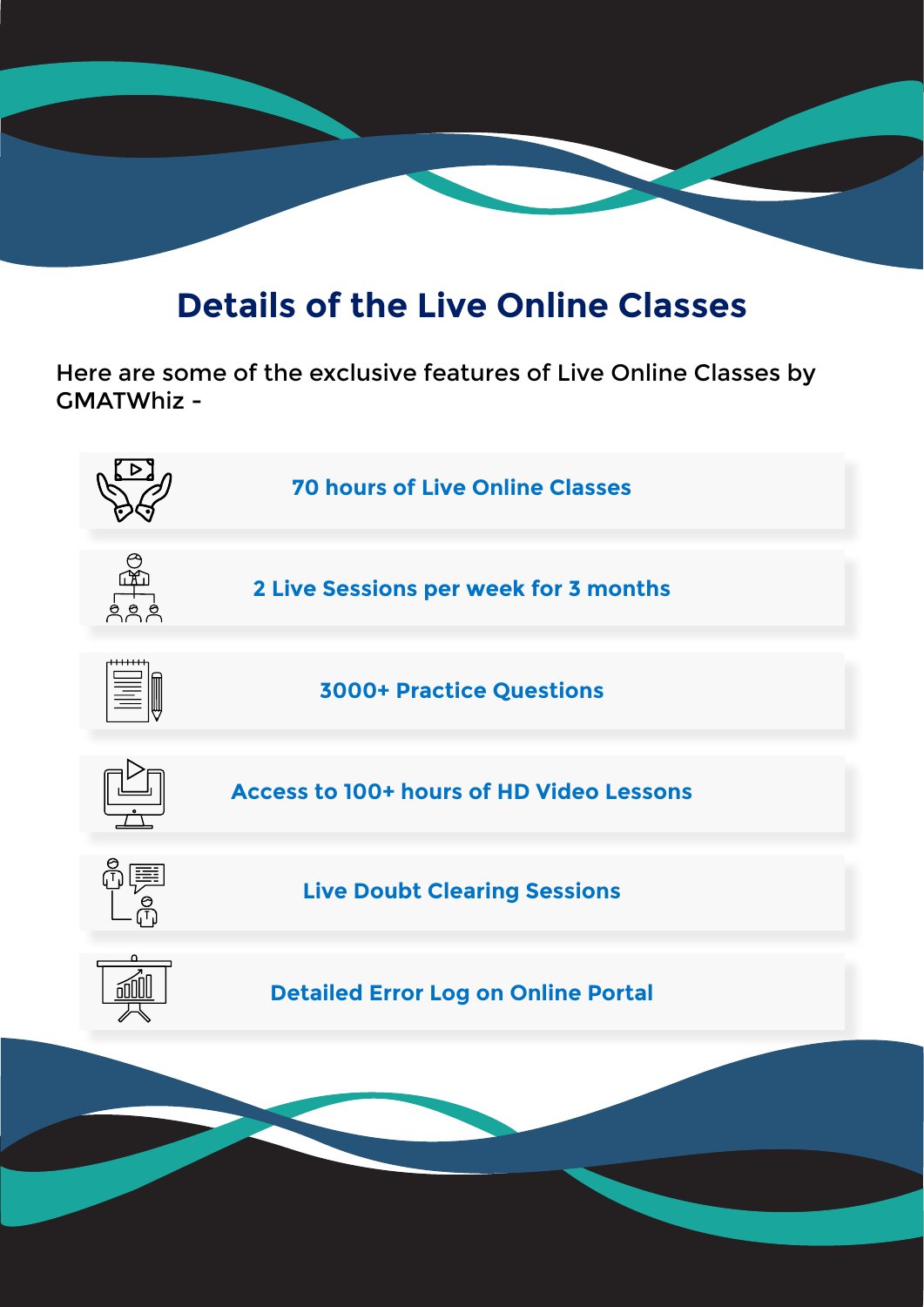### **Session Calendar**

| Area            | <b>Topic</b>                                            | <b>Date</b>          | <b>Time</b>               |
|-----------------|---------------------------------------------------------|----------------------|---------------------------|
| <b>STRATEGY</b> | Step-by-Step Guide to score 720+ on GMAT                | <b>6th February</b>  | 7:00 pm IST (1:30 pm GMT) |
| <b>VERBAL</b>   | <b>Intended Meaning &amp; Subject Verb Pairs</b>        | <b>7th February</b>  | 7:00 pm IST (1:30 pm GMT) |
|                 | <b>Pronouns &amp; Modifiers</b>                         | 13th February        | 7:00 pm IST (1:30 pm GMT) |
|                 | <b>Verb Tenses Advanced</b>                             | 14th February        | 7:00 pm IST (1:30 pm GMT) |
|                 | <b>Parallelism &amp; Comparison Deep Dive</b>           | <b>20th February</b> | 7:00 pm IST (1:30 pm GMT) |
|                 | <b>SC Advanced Questions</b>                            | 21st February        | 7:00 pm IST (1:30 pm GMT) |
|                 | <b>Understanding Arguments &amp; Drawing Inferences</b> | 27th February        | 7:00 pm IST (1:30 pm GMT) |
|                 | <b>Assumptions &amp; the 4 CR Frameworks</b>            | 28th February        | 7:00 pm IST (1:30 pm GMT) |
|                 | <b>Strengthen &amp; Weaken Questions</b>                | <b>6th March</b>     | 7:00 pm IST (1:30 pm GMT) |
|                 | Evaluate, Flaw, Bold Face & Paradox                     | 7th March            | 7:00 pm IST (1:30 pm GMT) |
|                 | <b>Involved &amp; Evolved Reading for RC</b>            | 13th March           | 7:00 pm IST (1:30 pm GMT) |
|                 | Understanding scope & Deriving Main Point               | 14th March           | 7:00 pm IST (1:30 pm GMT) |
|                 | <b>RC Advanced Approach</b>                             | 20th March           | 7:00 pm IST (1:30 pm GMT) |
| <b>QUANT</b>    | <b>Linear &amp; Quadratic Equations and Exponents</b>   | 21st March           | 7:00 pm IST (1:30 pm GMT) |
|                 | <b>Percentages, Ratios &amp; Proportion</b>             | 27th March           | 7:00 pm IST (1:30 pm GMT) |
|                 | Even-Odd, Primes and LCM-GCD                            | 28th March           | 7:00 pm IST (1:30 pm GMT) |
|                 | Linear, Quadratic & Absolute Inequalities               | <b>3rd April</b>     | 7:00 pm IST (1:30 pm GMT) |
|                 | <b>Profit Loss, Interest and Mixtures</b>               | 4th April            | 7:00 pm IST (1:30 pm GMT) |
|                 | <b>Work &amp; Distance related problems</b>             | 10th April           | 7:00 pm IST (1:30 pm GMT) |
|                 | <b>Statistics and Divisibility</b>                      | 11th April           | 7:00 pm IST (1:30 pm GMT) |
|                 | <b>Lines, Triangles and Quadrilaterals</b>              | 17th April           | 7:00 pm IST (1:30 pm GMT) |
| <b>STRATEGY</b> | Test Taking and Timing Strategy to score 720+           | 18th April           | 7:00 pm IST (1:30 pm GMT) |
| <b>QUANT</b>    | <b>Circles, 3D and Co-ordinate Geometry</b>             | 24th April           | 7:00 pm IST (1:30 pm GMT) |
|                 | <b>Functions &amp; Sequences</b>                        | 25th April           | 7:00 pm IST (1:30 pm GMT) |
|                 | <b>Permutation Combination &amp; Probability</b>        | <b>1st May</b>       | 7:00 pm IST (1:30 pm GMT) |
|                 | <b>Quant Advanced Questions</b>                         | 2nd May              | 7:00 pm IST (1:30 pm GMT) |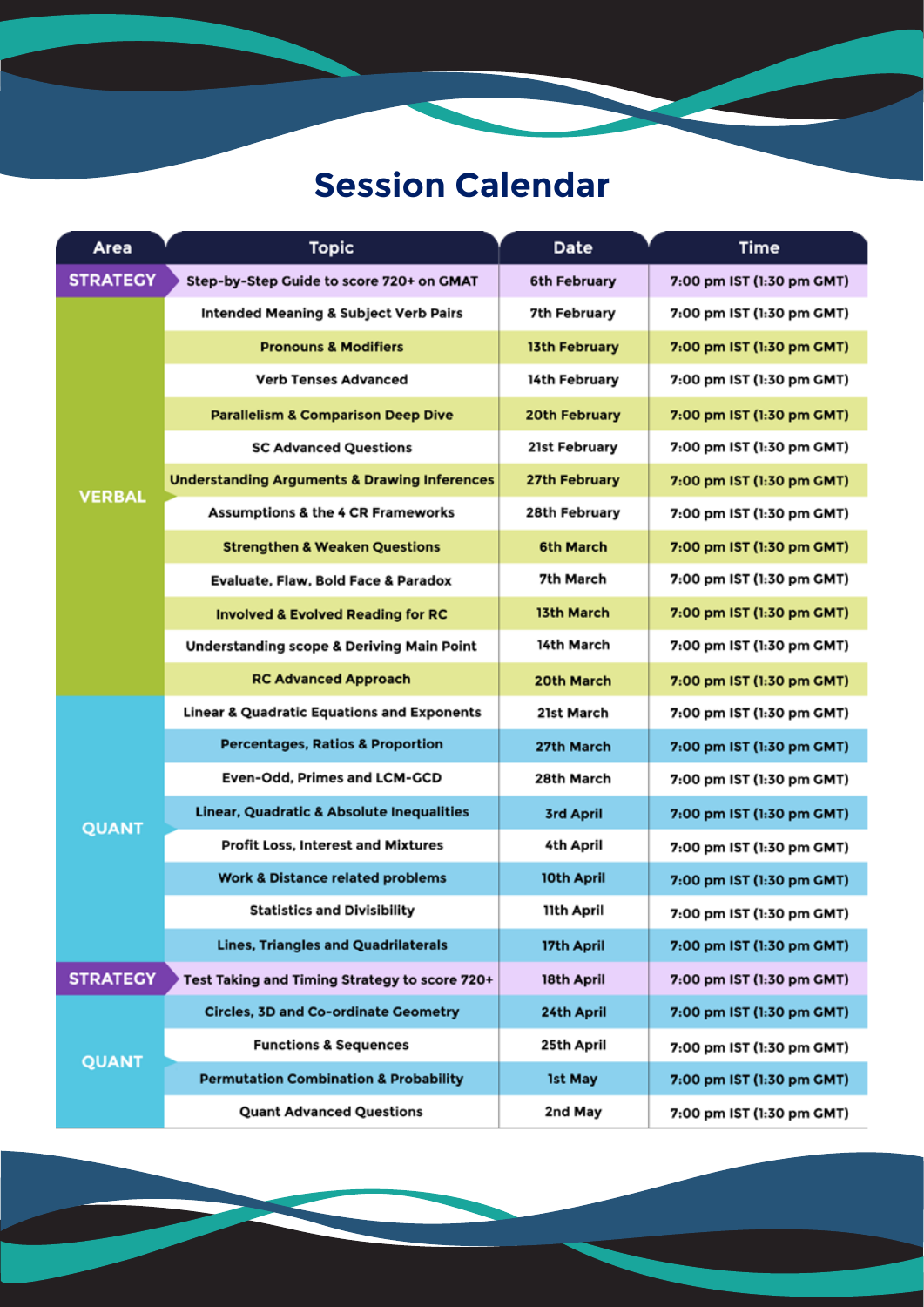### **What our students have to say about us?**



#### **Low 500s to GMAT 760**

"I practised only from the GMATWhiz platform. They gave a detailed solution to every question which I did not get anywhere else. Private tutoring with Sunita helped greatly. She trained me to understand the questions from a meaning perspective and then apply rules which helped increase my accuracy in SC, CR, and RC."

#### -Ravi



#### **GMAT 650 to 730 in 24 days**

"I completely trusted GMATWhiz AI for my study plan and recommendations. The frameworks and the detailed solutions helped me identify the patterns tested on GMAT. The support over forums and mentoring by Saquib was excellent." View more

### -Akshat



#### **130 point improvement in just 40 days**

"The approach on how to develop reading skills and the detailed analysis of every passage helped me score 85% on RC. It helped me mark answer choices with confidence." View more

- Rummana Sukrana